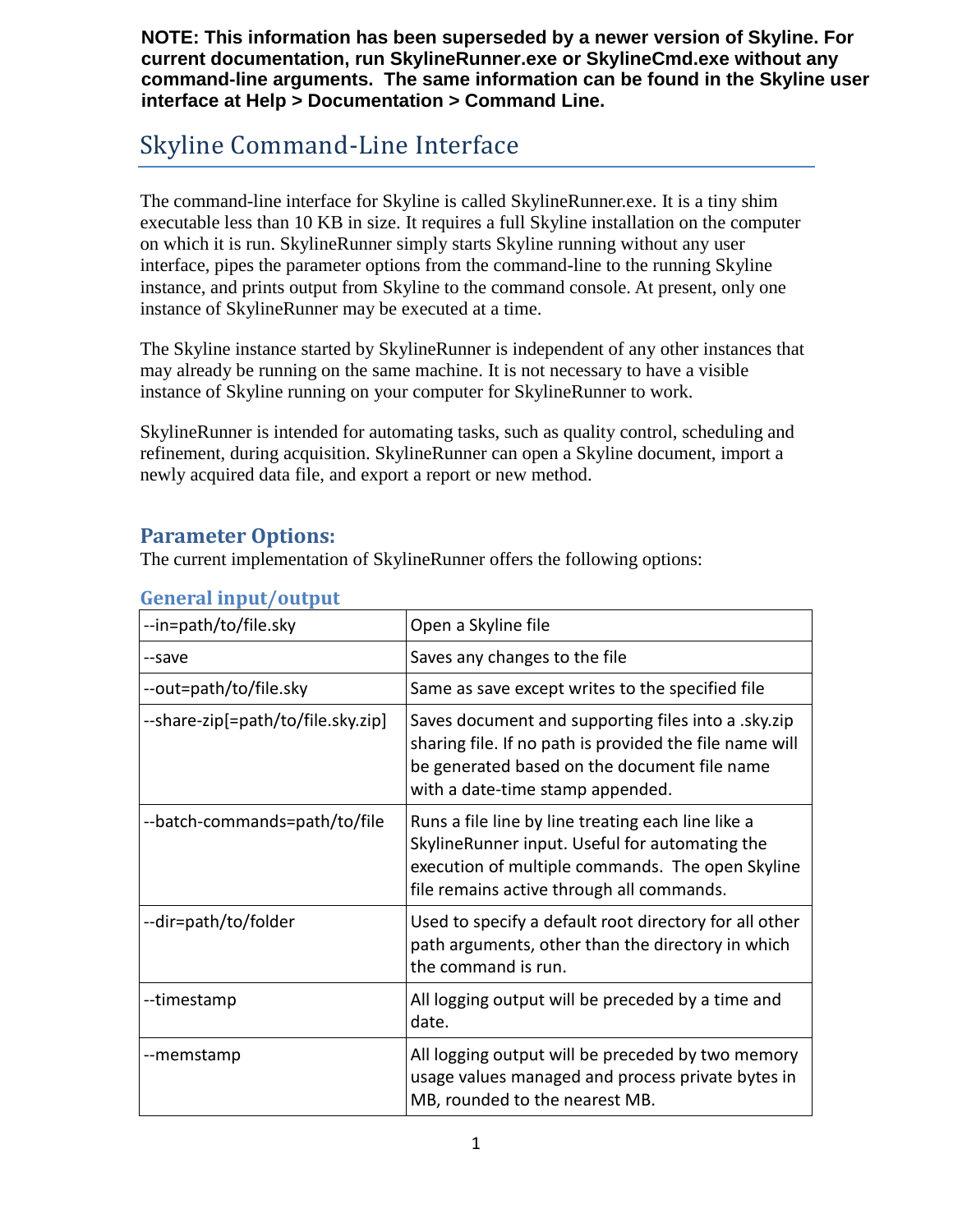*Until the section titled Settings Customization all other command line parameters rely on the "in" parameter because they all rely on having a Skyline document open.*

| --import-file=path/to/file                 | Attach a replicate to the open document                                                                                                                                                                                                                                                                                              |
|--------------------------------------------|--------------------------------------------------------------------------------------------------------------------------------------------------------------------------------------------------------------------------------------------------------------------------------------------------------------------------------------|
| --import-replicate-name= <name></name>     | Name to give the new replicate in an -import-file<br>operation.                                                                                                                                                                                                                                                                      |
| --import-optimizing= <ce dp=""  =""></ce>  | Indicates the data being imported contains extra<br>transitions for detecting optimal collision energy<br>or declustering potential.                                                                                                                                                                                                 |
| --import-append                            | Append the import-file to the given replicate.<br>This is an intention check in case the document<br>already has a replicate with the given name. By<br>default this is set to false. This option only works<br>with the -import-file option.                                                                                        |
| --import-all=path/to/folder                | Imports from a folder all files or sub-folders<br>which are not already in the document, naming<br>each with the base-name of the file or sub-folder,<br>unless the --import-naming-pattern parameter is<br>also supplied. If --import-replicate-name is<br>supplied, then all files are added to one multi-<br>injection replicate. |
| --import-all-files=path/to/folder          | Imports from a folder all files but not subfolders<br>which are not already in the document, naming<br>each with the base-name of the file, unless the --<br>import-naming-pattern parameter is also<br>supplied. If --import-replicate-name is supplied,<br>then all files are added to one multi-injection<br>replicate.           |
| --import-naming-pattern= <reg-ex></reg-ex> | A regular expression from which the first group<br>will be used to name replicates in an --import-all<br>operation (e.g. $[\wedge$ $]$ (.*) for everything after the<br>first underscore).                                                                                                                                           |
| --import-before= <date></date>             | When importing from a folder, only import from<br>files with modified time before the given date.                                                                                                                                                                                                                                    |
| --import-on-or-after= <date></date>        | When importing from a folder, only import from<br>files with modified time after the given date.                                                                                                                                                                                                                                     |
| --import-no-join                           | Import results files to individual .skyd files<br>without joining them to the main<br>document .skyd file. This is useful for distributed                                                                                                                                                                                            |

### **Importing results replicates**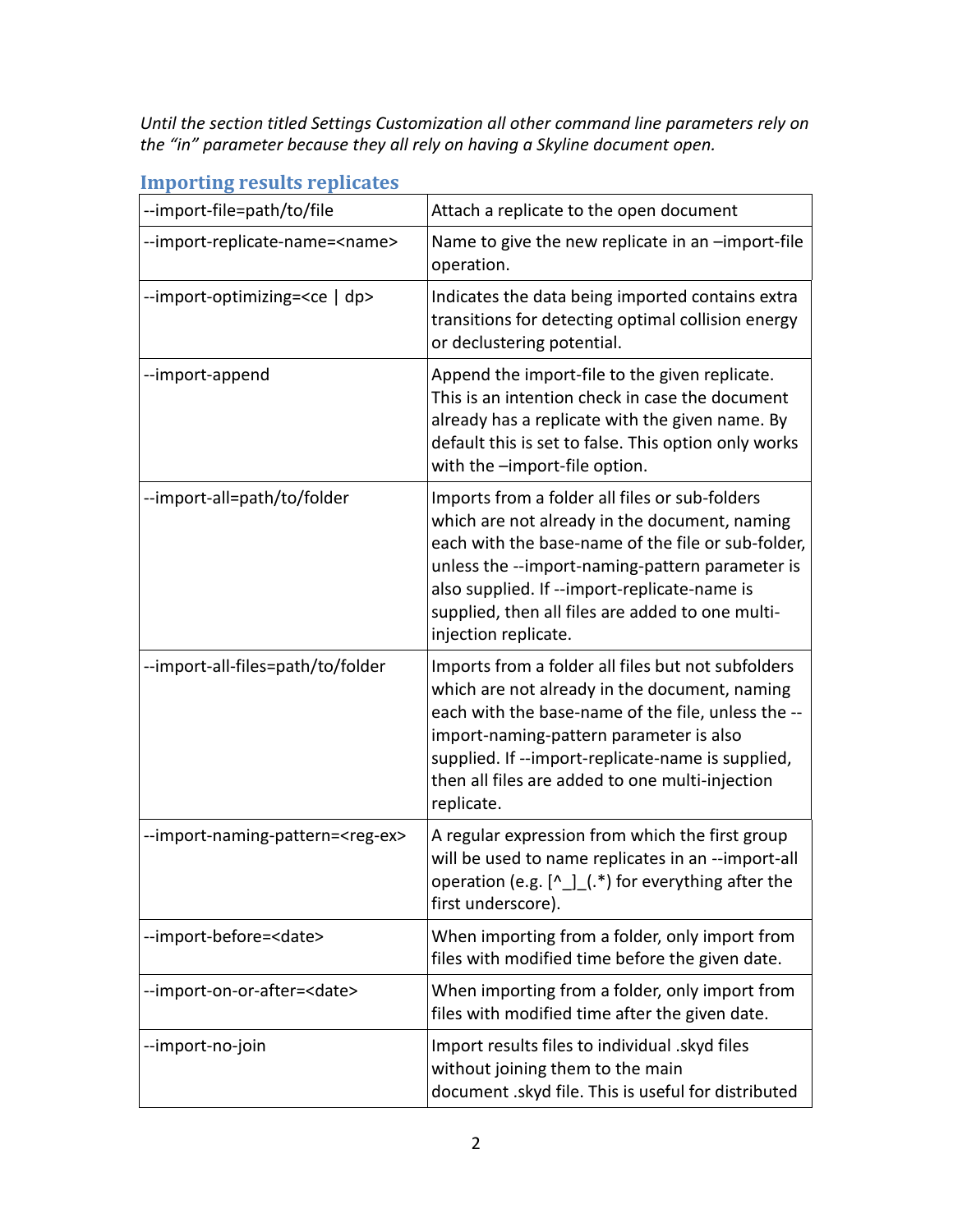|                                           | processing, as on HPC cluster.                                                                                                                                                                                                                                                                                                                 |
|-------------------------------------------|------------------------------------------------------------------------------------------------------------------------------------------------------------------------------------------------------------------------------------------------------------------------------------------------------------------------------------------------|
| --import-process-count= <num></num>       | A number of sub-processes will be run for single-<br>file import, after which the results from each<br>single file will be joined by the main process. This<br>can produce 10x performance gains on24-core<br>NUMA servers and 3-4x even on i7 processors,<br>under the right conditions. Be sure to test with<br>your system.                 |
| --import-threads= <num></num>             | A number of files will be imported in parallel<br>using threads in the main process (equivalent to<br>"Files to import simultaneously" in the user<br>interface), after which the results from each<br>single file will be joined. This can produce 2-4x<br>performance gains under the right conditions. Be<br>sure to test with your system. |
| --import-lockmass-positive= <m z=""></m>  | Waters lockmass correction $m/z$ for positive ion<br>scans.                                                                                                                                                                                                                                                                                    |
| --import-lockmass-negative= <m z=""></m>  | Waters lockmass correction $m/z$ for negative ion<br>scans.                                                                                                                                                                                                                                                                                    |
| --import-lockmass-tolerance= <m z=""></m> | Waters lockmass correction tolerance (m/z).                                                                                                                                                                                                                                                                                                    |

## **Reintegrate with advanced peak picking models**

| --reintegrate-model-name= <name></name> | The name of a scoring model to use for the<br>reintegrate operation. The model can either be<br>pre-defined (e.g. using the Edit > Refine ><br>Reintegrate form) or created automatically<br>during this operation by using --reintegrate-<br>create-model. |
|-----------------------------------------|-------------------------------------------------------------------------------------------------------------------------------------------------------------------------------------------------------------------------------------------------------------|
| --reintegrate-create-model              | This option will cause a new model to be<br>created, using the mProphet algorithm with all<br>available scores for the results found in the<br>document. (requires --reintegrate-model-name)                                                                |
| --reintegrate-overwrite-peaks           | Existing manually integrated peaks will be<br>overwritten with peaks chosen by the<br>reintegration model. (requires --reintegrate-<br>model-name)                                                                                                          |

### **Removing results replicates**

| --remove-before= <date></date> | Remove all results from the open document with an |
|--------------------------------|---------------------------------------------------|
|                                | acquired time before the given date.              |
| --remove-all                   | Remove all results from the open document.        |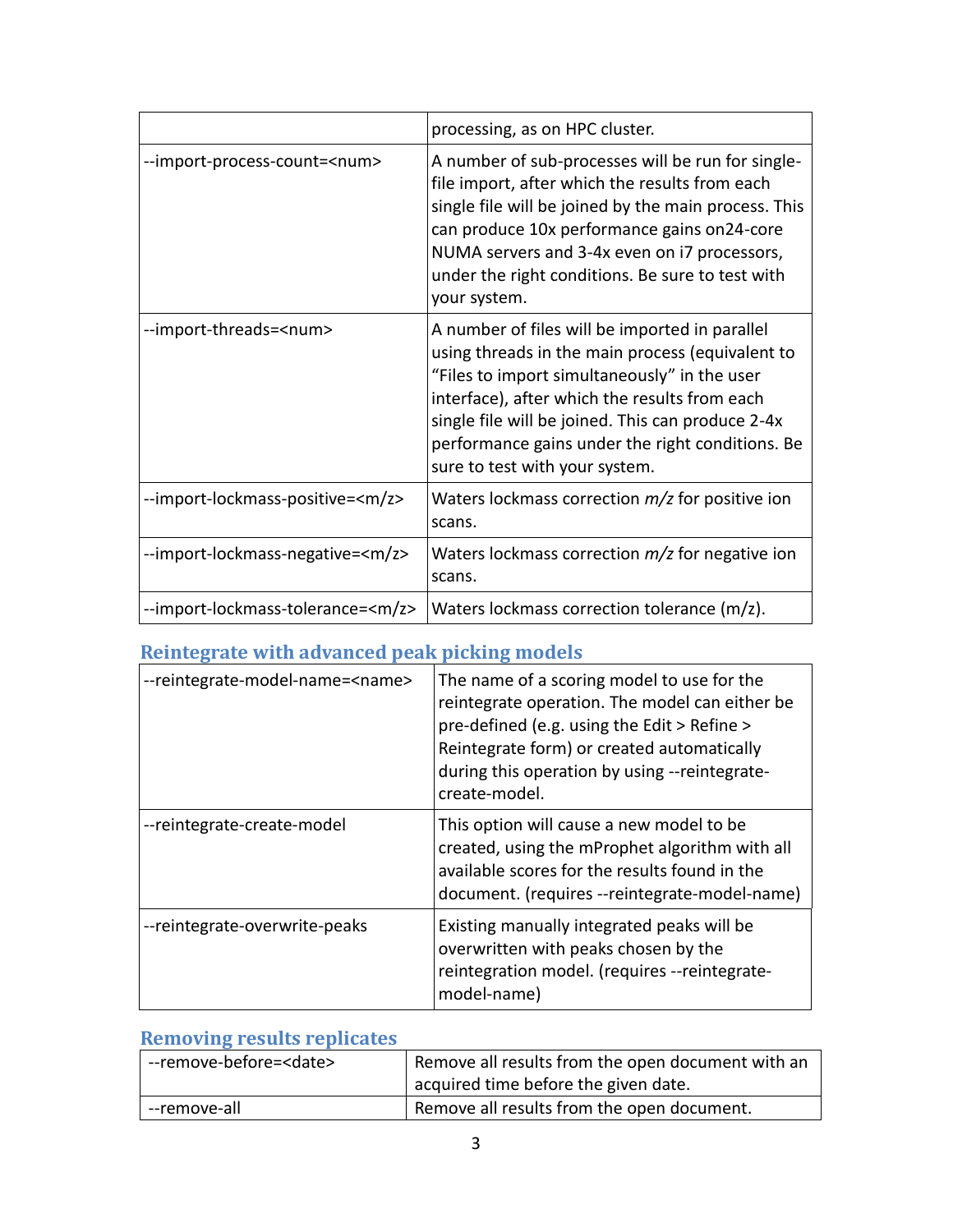### **Importing other Skyline documents**

| --import-document=path/to/file             | Import another Skyline document file         |
|--------------------------------------------|----------------------------------------------|
|                                            | into the open document. This may be          |
|                                            | specified multiple times for multiple files. |
| --import-document-results=                 | Determines how any results in the            |
| remove   merge names   merge indices   add | imported document are handled. The           |
|                                            | default is to remove them.                   |
| --import-document-merge-peptides           | Matching peptides are merged if used,        |
|                                            | otherwise not.                               |

#### **Importing FASTA files**

| --import-fasta=path/to/file | I Import a FASTA file into the open document. |
|-----------------------------|-----------------------------------------------|
| --keep-empty-proteins       | Keeps any empty proteins in the open document |
|                             | after importing a FASTA file.                 |

#### **Importing peptide searches**

| --import-search-file=path/to/file               | Import a peptide search results file into the<br>open document, building a document-specific<br>spectral library. This may be specified multiple<br>times for multiple files. Use -import-fasta<br>argument to add matched peptides as targets. |
|-------------------------------------------------|-------------------------------------------------------------------------------------------------------------------------------------------------------------------------------------------------------------------------------------------------|
| --import-search-cutoff-score= <cutoff></cutoff> | Defines a cutoff score (between 0 and 1) to be<br>used when building a spectral library from<br>peptide search results files, where 1 is for<br>highest confidence matches and 0 includes<br>everything. [default 0.95]                         |
| --import-search-add-mods                        | Adds all modifications found in peptide search<br>results files to the open document.                                                                                                                                                           |
| --import-search-include-ambiguous               | Prevent spectra with multiple ambiguous<br>peptide matches from being discarded when<br>building the spectral library.                                                                                                                          |

### **Importing transition lists and assay libraries**

| --import-transition-list=path/to/file | Import a simple transition list with Q1, Q3 and      |
|---------------------------------------|------------------------------------------------------|
|                                       | peptide sequence. Also supports small                |
|                                       | molecule transition lists in CSV format with         |
|                                       | suitable headers.                                    |
| --import-assay-library=path/to/file   | Import an assay library transition list with         |
|                                       | columns for iRT and relative product ion             |
|                                       | abundance to create an IRT calculator and            |
|                                       | spectral library for enhanced peak picking.          |
| --ignore-transition-errors            | When present imports all recognized                  |
|                                       | transitions from a transition list or assay library, |
|                                       | with error rows reported as warnings.                |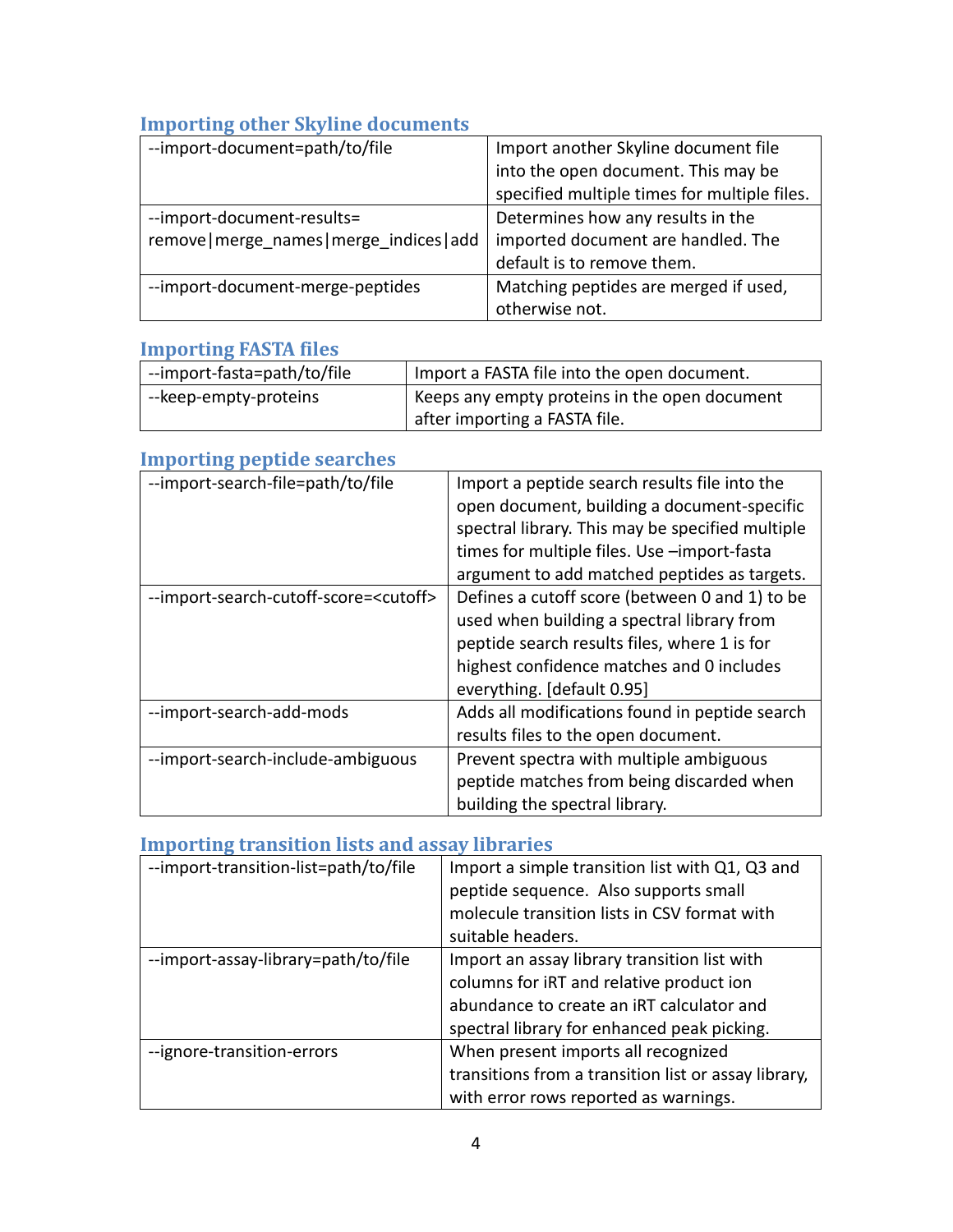| --irt-standards-group-name= <name></name> | The name of a protein or peptide list containing<br>the IRT standards within an imported assay<br>library. (optional)                                                                                                                                                                                            |
|-------------------------------------------|------------------------------------------------------------------------------------------------------------------------------------------------------------------------------------------------------------------------------------------------------------------------------------------------------------------|
| --irt-standards-file=path/to/file         | The path to a separate assay library containing<br>the IRT standards to be applied to an imported<br>assay library. (optional)                                                                                                                                                                                   |
| --irt-database-path=path/to/file          | The path to an existing IRT calculator (.irtdb file)<br>to be used with an imported assay library. Or, if<br>-irt-standards-group-name or -irt-standards-<br>file are used, then this is the output path for<br>the created .irtdb file. (optional) The default IRT<br>calculator path is path/to/document.irtdb |
| --irt-calc-name= <name></name>            | The name for the IRT calculator created during<br>assay library import. (optional) The default<br>name is the document base name.                                                                                                                                                                                |

## **Adding spectral libraries**

| --add-library-path=path/to/file   | Specify a spectral library to be added to the open                       |
|-----------------------------------|--------------------------------------------------------------------------|
|                                   | document.                                                                |
| --add-library-name= <name></name> | Name to give the spectral library in an -add-library-<br>path operation. |

## **Adding decoy peptides**

| --decoys-add[=reverse shuffle]        | Add decoys to a template document for reintegrate    |
|---------------------------------------|------------------------------------------------------|
|                                       | model generation with mProphet. (decoy               |
|                                       | generation method is optional and defaults to        |
|                                       | "reverse")                                           |
| --decoys-add-count= <number></number> | A number of decoys to add. (optional - default is to |
|                                       | generate as many decoys as targets)                  |

#### **Exporting reports**

| --report-name= <name></name>             | The name of a report to export as it appears in the<br>Skyline Export Report form                                                                                                                  |
|------------------------------------------|----------------------------------------------------------------------------------------------------------------------------------------------------------------------------------------------------|
| --report-file=path/to/file.csv           | The path to export the report to. Required if --<br>report-name is specified.                                                                                                                      |
| --report-format= <csv tsv=""  =""></csv> | CSV for comma-separated reports (or semicolon<br>separated, depending on your localization) or TSV<br>for tab separated reports [default CSV]                                                      |
| --report-invariant                       | Exports the report with the "Invariant" language<br>setting, using English (US) number formats and<br>header text without spaces, ideal for use with the R<br>statistical programming environment. |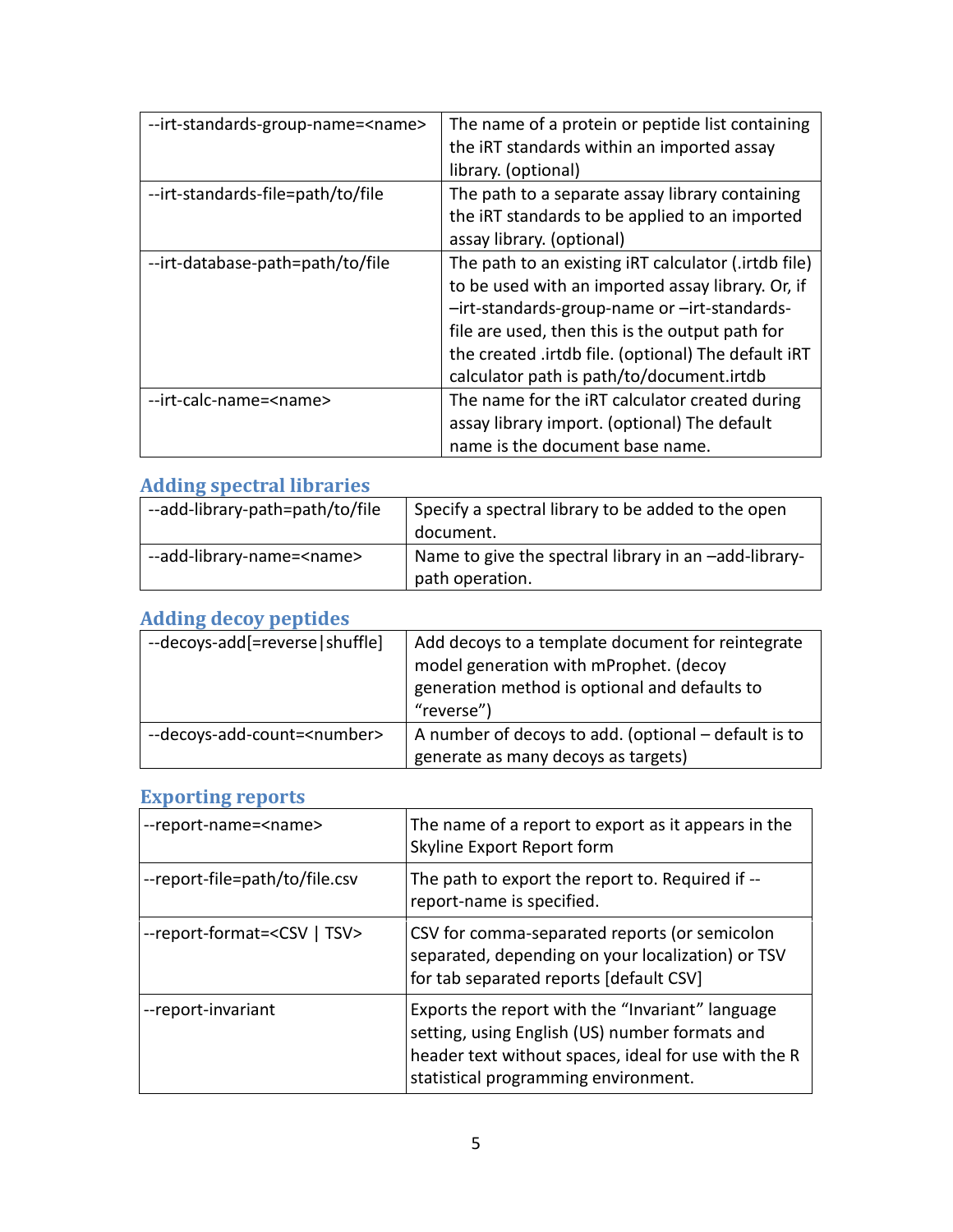## **Exporting chromatograms**

| --chromatogram-file=path/to/file.tsv                                                                                                                                                            | The path to the tab delimited file where to<br>export chromatograms.                                                                                                                                                                                                                                       |
|-------------------------------------------------------------------------------------------------------------------------------------------------------------------------------------------------|------------------------------------------------------------------------------------------------------------------------------------------------------------------------------------------------------------------------------------------------------------------------------------------------------------|
| --chromatogram-precursors                                                                                                                                                                       | Export precursor ion chromatograms.                                                                                                                                                                                                                                                                        |
| --chromatogram-products                                                                                                                                                                         | Export product ion chromatograms.                                                                                                                                                                                                                                                                          |
| --chromatogram-base-peaks                                                                                                                                                                       | Export base peak chromatograms.                                                                                                                                                                                                                                                                            |
| --chromatogram-tics                                                                                                                                                                             | Export total ion current chromatograms.                                                                                                                                                                                                                                                                    |
| <b>Exporting isolation/transition lists</b>                                                                                                                                                     |                                                                                                                                                                                                                                                                                                            |
| --exp-isolationlist-instrument= <ab<br>SCIEX TOF   Agilent TOF   Thermo Q<br/>Exactive   Thermo Fusion   Waters<br/>Synapt (trap)   Waters Synapt<br/>(transfer)   Waters Xevo QTOF&gt;</ab<br> | Export an isolation list. This option is required<br>for exporting an isolation list and has no<br>default. This option cannot be used with -exp-<br>translist-instrument or -exp-method-<br>instrument, because you cannot export an<br>isolation list and a transition list or method<br>simultaneously. |
| --exp-translist-instrument= <ab sciex=""  <br="">Agilent   Bruker   Shimadzu   Thermo<br/>  Thermo Quantiva   Waters&gt;</ab>                                                                   | Export a transition list. This option is required<br>for exporting a transition list and has no<br>default. This option cannot be used with -exp-<br>isolation-list or --exp-method-instrument,<br>because you cannot export a transition list and<br>an isolation list or method simultaneously.          |
| -exp-polarity= <all negative<br="" positive=""  ="">separate&gt;</all>                                                                                                                          | Controls export behavior for documents with<br>both positive and negative transitions. Allows<br>for output of only positive or only negative<br>transitions, or creates separate outputs for<br>each polarity. Defaults to all, and is ignored for<br>single polarity documents.                          |

## **Vendor-specific transition list options**

| AB Sciex          | --exp-dwell-time= <millis></millis>   | Dwell time per transition. This<br>option is required for unscheduled<br>transition lists.               |
|-------------------|---------------------------------------|----------------------------------------------------------------------------------------------------------|
| Agilent           | --exp-dwell-time= <millis></millis>   | Same as above.                                                                                           |
| Thermo Scientific | --exp-add-energy-ramp                 | Adds an extra column for energy<br>ramp to the transition list.<br>Optional. Defaults to false.          |
| <b>Waters</b>     | --exp-run-length= <minutes></minutes> | Run length of the entire gradient in<br>minutes. This option is required for<br>unscheduled experiments. |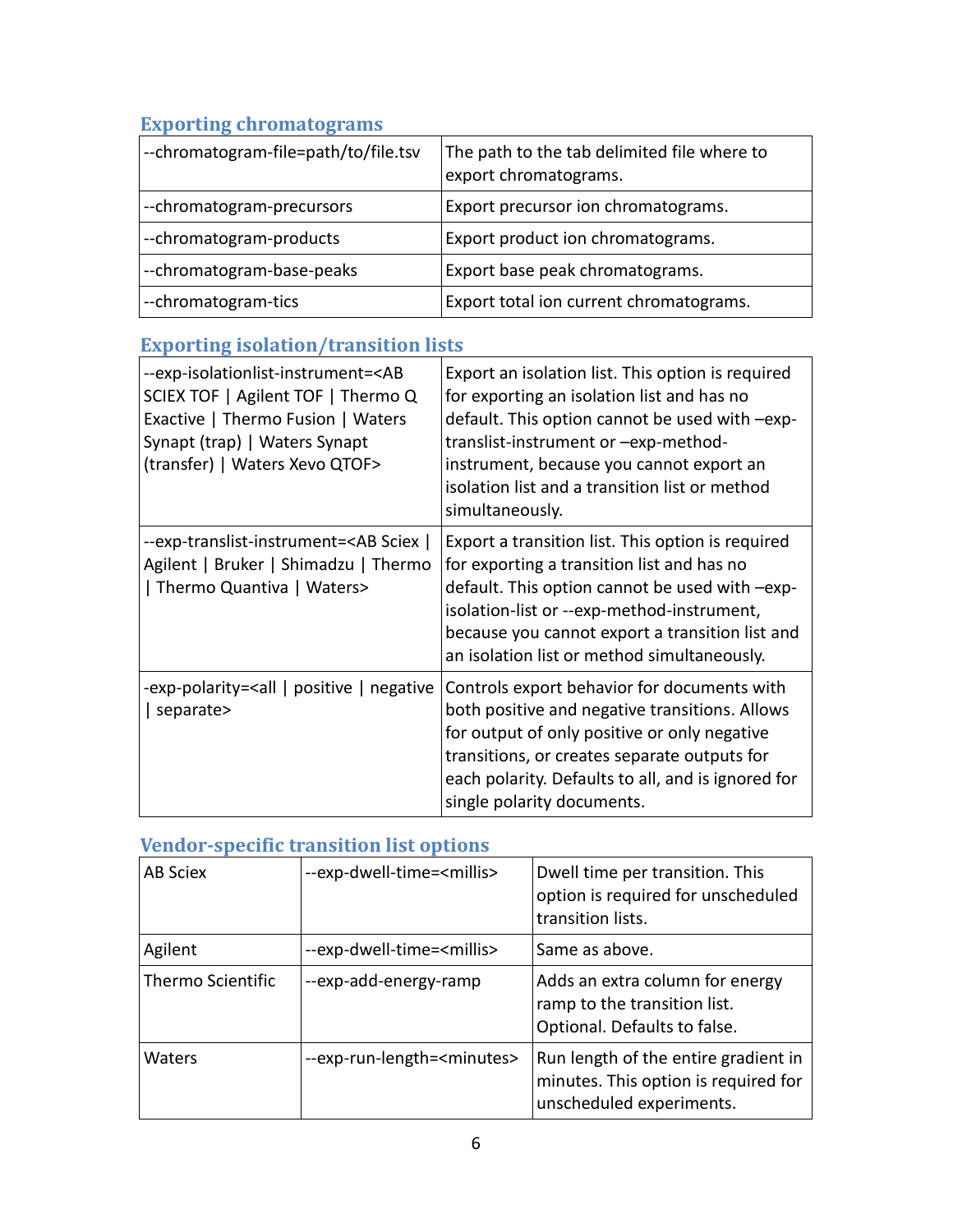## **Exporting native instrument methods**

| --exp-method-instrument= <ab ab<br="" qtrap="" sciex=""  ="">SCIEX TOF   Agilent 6400 Series   Bruker TOF  <br/>Shimadzu   Thermo TSQ   Thermo LTQ   Thermo<br/>Quantiva   Thermo Fusion   Waters Xevo TQ  <br/><b>Waters Quattro Premier&gt;</b></ab> | Export a method. This option is<br>required for exporting a method<br>and has no default. This option<br>cannot be used with -exp-<br>isolationlist-instrument or --exp-<br>translist-instrument, because you<br>cannot export a method and an<br>isolation/transition list<br>simultaneously. |
|--------------------------------------------------------------------------------------------------------------------------------------------------------------------------------------------------------------------------------------------------------|------------------------------------------------------------------------------------------------------------------------------------------------------------------------------------------------------------------------------------------------------------------------------------------------|
| --exp-template=path/to/file.meth exp dam m                                                                                                                                                                                                             | Path of the method template. This<br>can be a file or a directory<br>depending on your instrument. This<br>option is required for method<br>export.                                                                                                                                            |

| <b>VENGOL-SPECIFIC METHOD OPTIONS</b> |                                       |                                                                                                             |
|---------------------------------------|---------------------------------------|-------------------------------------------------------------------------------------------------------------|
| AB Sciex Qtrap                        | --exp-dwell-time= <millis></millis>   | Dwell time per transition. This<br>option is required for<br>standard (unscheduled)<br>methods.             |
| Agilent (all instruments)             | --exp-dwell-time= <millis></millis>   | Same as above                                                                                               |
| Thermo (all but LTQ)                  | --exp-run-length= <minutes></minutes> | Run length of the entire<br>gradient in minutes. This<br>option is required for<br>unscheduled experiments. |
| Waters (all instruments)              | --exp-run-length= <minutes></minutes> | Same as run length above                                                                                    |

## **Vendor-specific method options**

### **Method and transition list options**

| --exp-file=path/to/file                                                      | Path to the method or transition list file<br>(or directory) to export to. This option is<br>required for method and transition list<br>export. |
|------------------------------------------------------------------------------|-------------------------------------------------------------------------------------------------------------------------------------------------|
| --exp-strategy= <single buckets="" protein=""  =""></single>                 | Strategy for dividing a method into<br>injections. The default is "single".                                                                     |
| --exp-method-type= <standard scheduled<br=""  ="">  triggered&gt;</standard> | Sets a standard, scheduled or triggered<br>method. The default is "standard".                                                                   |
| --exp-max-trans= <number></number>                                           | Maximum number of transitions per<br>injection for export strategies "protein"<br>and "buckets" OR maximum number of                            |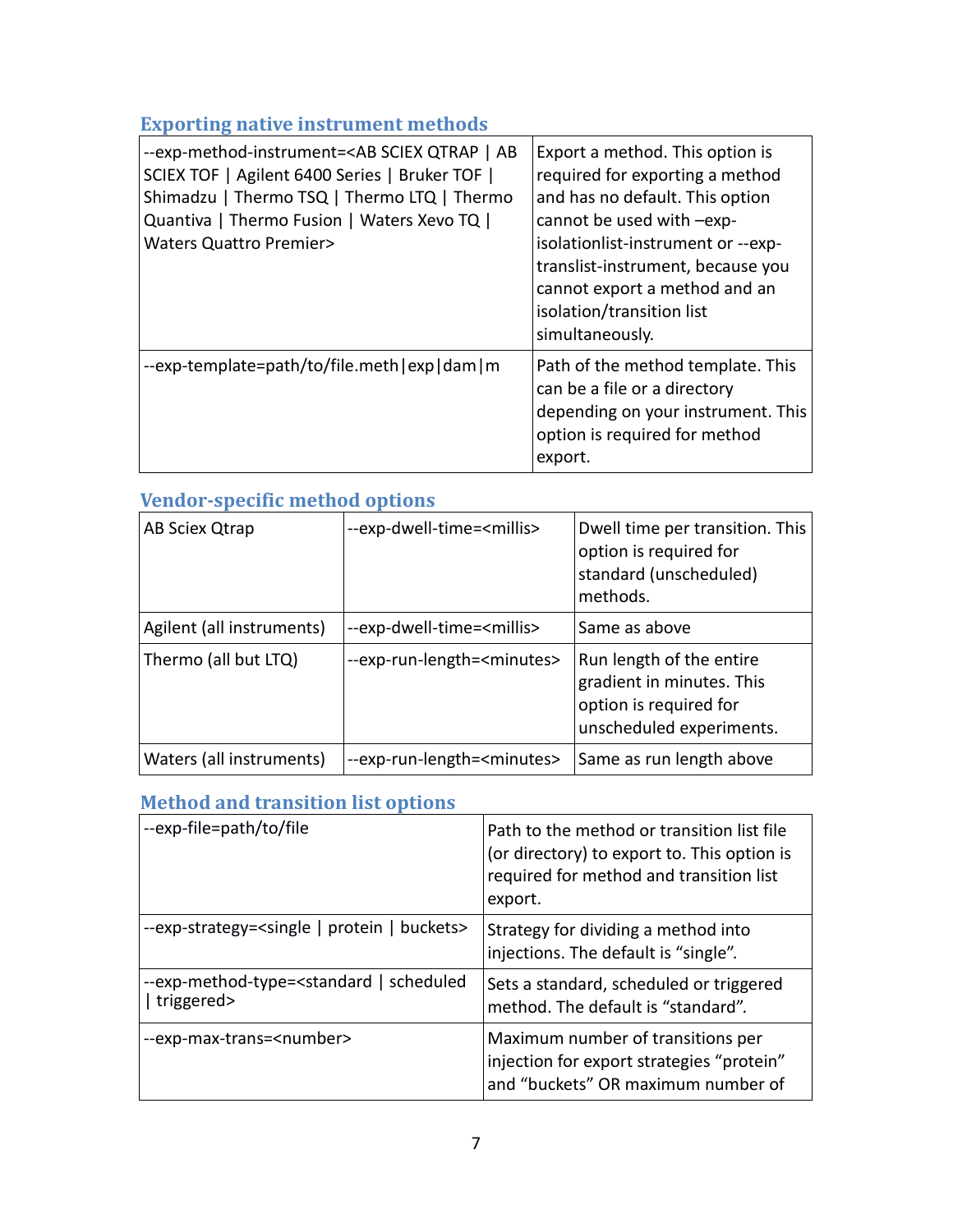|                                           | simultaneous transitions for scheduled<br>methods. The default is 100.                                                                                                                                                    |
|-------------------------------------------|---------------------------------------------------------------------------------------------------------------------------------------------------------------------------------------------------------------------------|
| --exp-optimizing= <ce dp=""  =""></ce>    | Export a method with extra transitions for<br>finding optimal collision energy or<br>declustering potential.                                                                                                              |
| --exp-scheduling-replicate= <name></name> | Use this only if creating a scheduled or<br>triggered method. The default is to<br>schedule based on an average of all<br>replicates, but if you specify one, the<br>method will be scheduled based on that<br>replicate. |
| --exp-ignore-proteins                     | Ignore protein boundaries in creating<br>methods.                                                                                                                                                                         |
| --exp-primary-count= <number></number>    | For --exp-method-type=triggered<br>specifies the number of transitions to<br>make primary.                                                                                                                                |

#### **Publishing to Panorama**

| --panorama-server= <server url=""></server> | URL of the Panorama server to which the<br>-- in file is to be published. The URL should<br>contain the protocol (http or https),<br>hostname and port, if required. Examples:<br>https://panoramaweb.org<br>or<br>http://localhost:8080 |
|---------------------------------------------|------------------------------------------------------------------------------------------------------------------------------------------------------------------------------------------------------------------------------------------|
| --panorama-username= <username></username>  | The username/email address for a user<br>with access to publish to the Panorama<br>server.                                                                                                                                               |
| --panorama-password= <password></password>  | The password for a user with access to<br>publish to the Panorama server.                                                                                                                                                                |
| --panorama-folder=path/to/folder            | The path to a folder on the Panorama<br>server to which the file is to be published<br>(e.g. MyProject/MyFolder).                                                                                                                        |

*If the parameters above are used along with parameters to import results files into the document (--import-file or –import-all) the Skyline document will be uploaded to the given Panorama server only if new results are added to the document.* 

#### **Settings Customization**

*The below commands do not rely on the "in" parameter because they modify the user settings that are independent of a specific Skyline document.*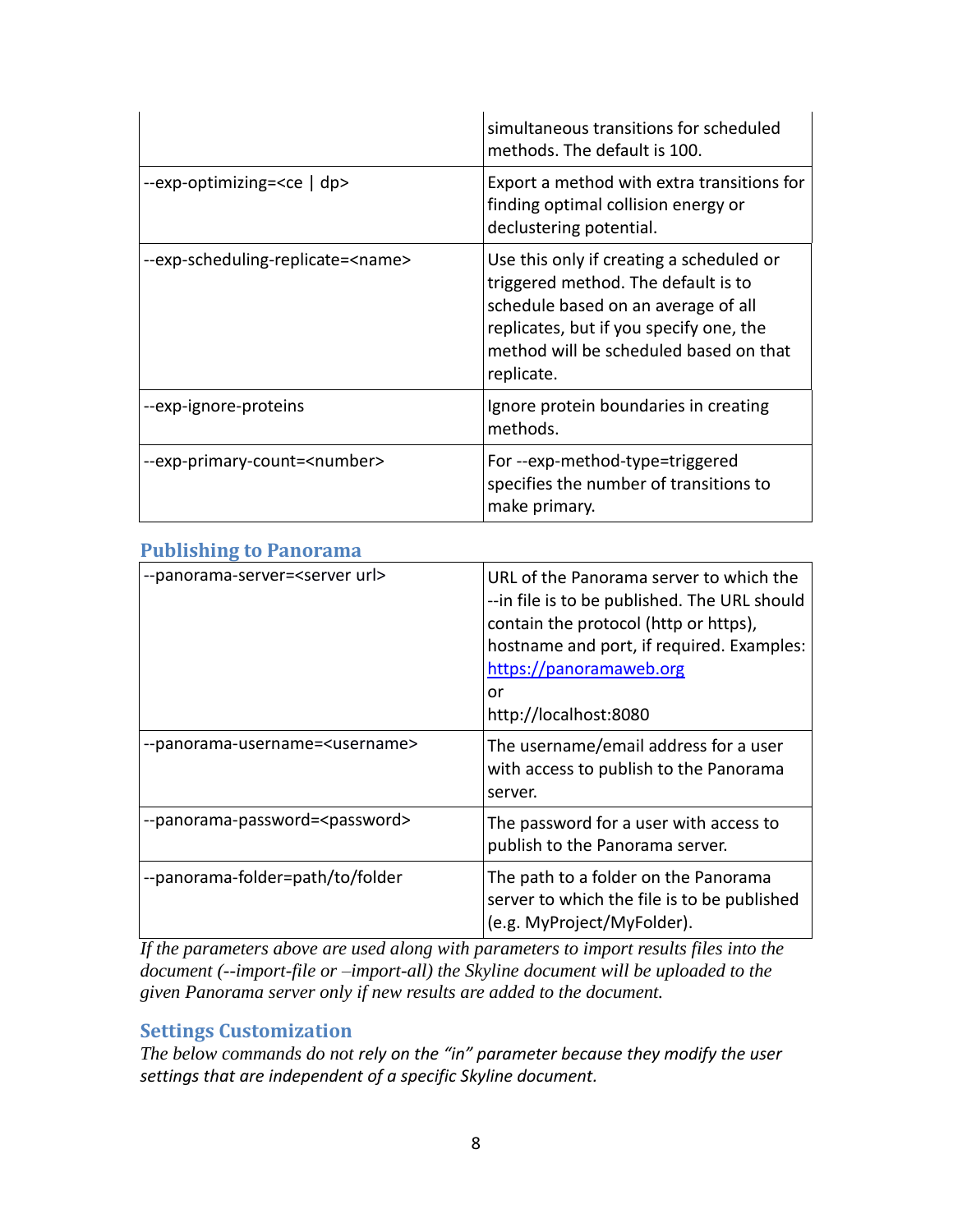| --full-scan-precursor-res= <resolving power=""></resolving>           | Resolving power of the precursor mass<br>analyzer.                                                                                                             |
|-----------------------------------------------------------------------|----------------------------------------------------------------------------------------------------------------------------------------------------------------|
| --full-scan-precursor-res-mz= <m value="" z=""></m>                   | The m/z value at which the precursor<br>mass analyzer resolving power is<br>specified. (applies only to orbitrap and<br>ft icr mass analyzers)                 |
| --full-scan-product res= <resolving power=""></resolving>             | Resolving power of the product mass<br>analyzer.                                                                                                               |
| --full-scan-precursor-res-mz= <m value="" z=""></m>                   | The m/z value at which the product mass<br>analyzer resolving power is specified.<br>(applies only to orbitrap and ft_icr mass<br>analyzers)                   |
| --full-scan-rt-filter-tolerance= <minutes></minutes>                  | The number of minutes on either side of<br>the predicted time or MS/MS IDs, i.e. ±<br>minutes. Defaults to.                                                    |
| --tool-arguments=" <arguments>"</arguments>                           | Optional command-line arguments for<br>the tool to be added, used when the tool<br>is executed.<br>(Not applicable to web URL commands)                        |
| --tool-initial-dir=path/to/dir                                        | Optional initial directory for the tool to be<br>added, used when the tool is executed.<br>(Not applicable to web URL commands)                                |
| --tool-conflict-resolution= <overwrite skip=""  =""></overwrite>      | Tells the SkylineRunner how to resolve a<br>tool name conflict, by either overwriting<br>an existing installation or skipping<br>installation of the new tool. |
| --tool-report= <report-name></report-name>                            | The name of a report in the settings to<br>use as the input report for the tool.                                                                               |
| --tool-output-to-immediate-window                                     | When present the tool output is piped to<br>the Immediate Window at runtime.                                                                                   |
| --report-add=path/to/file.skyr                                        | Adds the report formats from a skyr file. If<br>there are name conflicts the --report-<br>conflict-resolution parameter is required.                           |
| --report-conflict-resolution= <overwrite  <br="">skip&gt;</overwrite> | Tells the SkylineRunner how to resolve a<br>report name conflict, by either<br>overwriting the existing report or skipping<br>adding the new report.           |
| --tool-add-zip=path/to/file.zip                                       | Import tools from a tool installation ZIP<br>file.                                                                                                             |